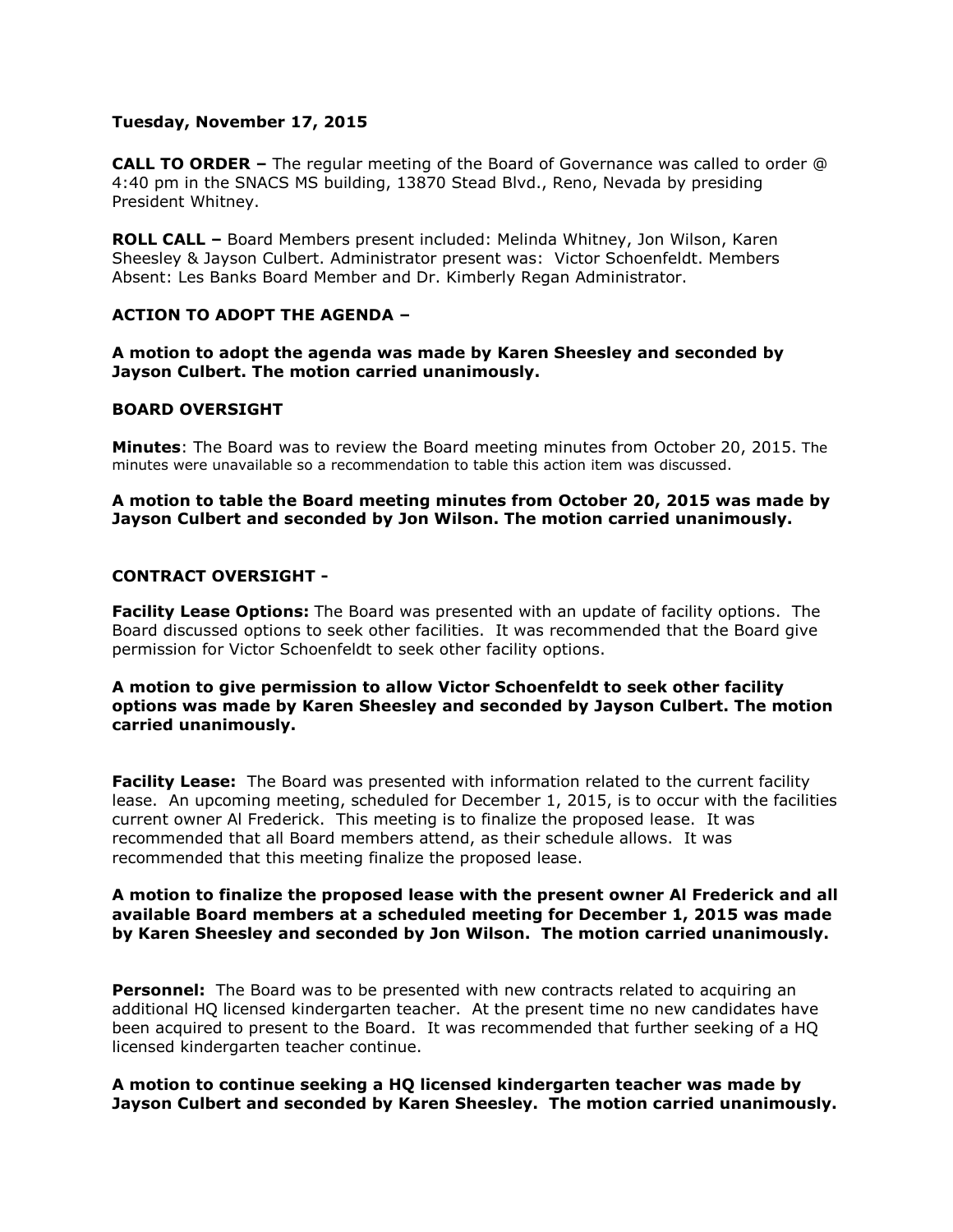**Achievers Memorandum of Understanding:** The Board was provided with the Memorandum of Understanding (MOU) for the Achievers to participate in the Nevada Department of Education Preschool Development Block Grant Program that is funded through the State Public Charter School Authority. It was recommended that the Board accept the MOU with the Achievers program for the Preschool Development Block Grant Program from the Nevada Department of Education.

## **A motion to approve the MOU with the Achievers was made by Jayson Culbert and seconded by Karen Sheesley. The motion passed unanimously.**

**Charter Management / 501 C3:** The Board was to be provided with information related for SNACS to apply for a 501 C3 for the option to purchase / lease property and to operate additional charter school sites. It was recommended this item be tabled to a future meeting date as information becomes more readily available.

**A motion to table the item for SNACS to become listed as a 501 C3 was made by Jayson Culbert and seconded by Jon Wilson. The motion carried unanimously.** 

## **POLICY OVERSIGHT –**

**School Performance Plan:** The Board was to be provided with the 2015-2016 School Performance Plan and review its contents.

**A motion to approve 2015-2016 School Performance Plan was made by Jayson Culbert and seconded by Karen Sheesley. The motion carried unanimously.**

### **BOARD OVERSIGHT –**

**Administrator Evaluations:** The Board was to evaluate the school administrators, per NRS 391.312(2), for annual review. It was recommended this item be tabled.

## **A motion to table the administrator evaluations was made by Jayson Culbert and seconded by Karen Sheesley. The motion carried unanimously.**

**Board Bylaws:** The Board was to be provided with information related to NRS 386.549 and discuss their current positions as Board members.

### **A motion to approve and remain in their current positions was made by Jayson Culbert and seconded by Karen Sheesley.**